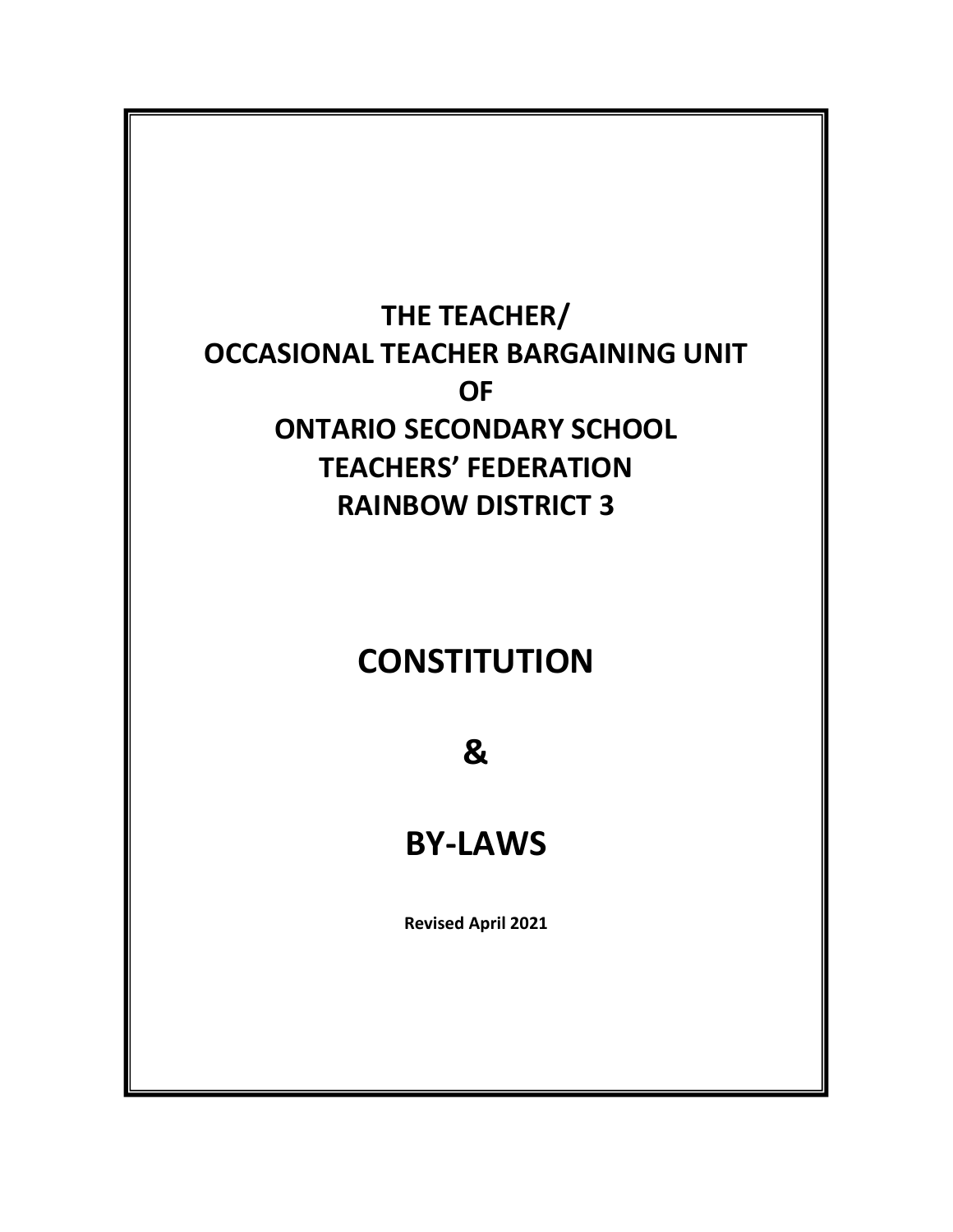# **Table of Contents**

| <b>Title/Description</b> | Page |
|--------------------------|------|
|                          |      |

## **ARTICLES**

| <b>Article 1</b> |  | $\mathbf{2}$ |  |
|------------------|--|--------------|--|
| <b>Article 2</b> |  | $\mathbf{2}$ |  |
| <b>Article 3</b> |  | 3            |  |
| <b>Article 4</b> |  | 3            |  |
| <b>Article 5</b> |  | 4            |  |
| <b>Article 6</b> |  | 4            |  |
| <b>Article 7</b> |  | 5            |  |
| <b>Article 8</b> |  | 5            |  |
| <b>BY-LAWS</b>   |  |              |  |
| By-Law 1         |  | 6            |  |
| By-Law 2         |  | 6            |  |
| By-Law 3         |  | 9            |  |
| By-Law 4         |  | 10           |  |
|                  |  |              |  |

| By-Law 5  |                                                     | 10                |
|-----------|-----------------------------------------------------|-------------------|
| By-Law 6  |                                                     | 11                |
| By-Law 7  |                                                     | $12 \ \mathsf{ }$ |
| By-Law 8  |                                                     | 13                |
| By-Law 9  | Anti-Harassment and Anti-Bullying Policy            | 13                |
| By-Law 10 | Anti-Harassment and Anti-Bullying Appeals Procedure | 13                |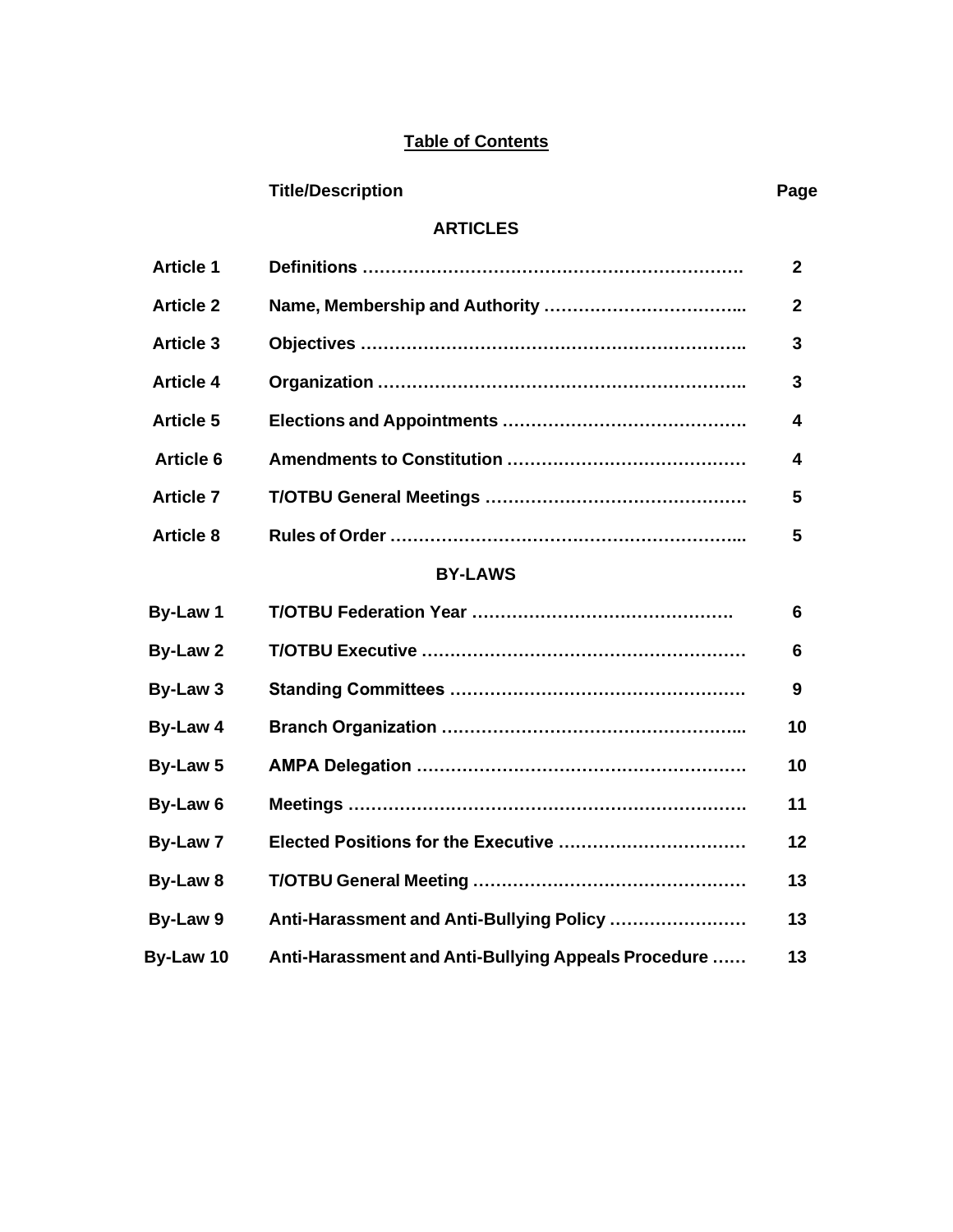## **THE ARTICLES**

## **ARTICLE 1 – DEFINITIONS**

- 1.1 In this Constitution and By-Laws:
- 1.1.1 "T/OTBU" (Teacher/Occasional Teacher Bargaining Unit) shall designate those members of OSSTF Rainbow District 3 on a teacher's contract either permanent, temporary or occasional.
- 1.1.2 "Branch" shall designate the members of the T/OTBU in a single Secondary School including the Gord Ewin Centre for Education, and the Occasional Teacher Branch of the Rainbow District School Board.
- 1.1.3 "Executive" shall mean the Executive of the T/OTBU except where otherwise stated.
- 1.1.4 "Member" shall mean a T/OTBU active member of Rainbow District 3, as defined in the OSSTF Provincial By-Laws.
- 1.1.5 "Unit" shall mean the Teacher/Occasional Teacher Bargaining Unit of OSSTF Rainbow District 3.
- 1.1.6 "District Constitution" shall mean the OSSTF District Constitution of Rainbow District 3.
- 1.1.7 Branch Representatives/Executive Officers shall mean those members of the Unit Executive.
- 1.1.8 "Days" shall mean school days.

## **ARTICLE 2 – NAME, MEMBERSHIP AND AUTHORITY**

## **2.1 NAME**

2.1.1 This organization shall be the T/OTBU of OSSTF Rainbow District 3.

## **2.2 MEMBERSHIP**

2.2.1 Membership shall consist of all active T/OTBU members of Rainbow District 3 in good standing.

## **2.3 AUTHORITY**

2.3.1 Nothing in this constitution shall contravene the Provincial OSSTF Constitution and By-Laws or the OSSTF Rainbow District 3 Constitution and By-Laws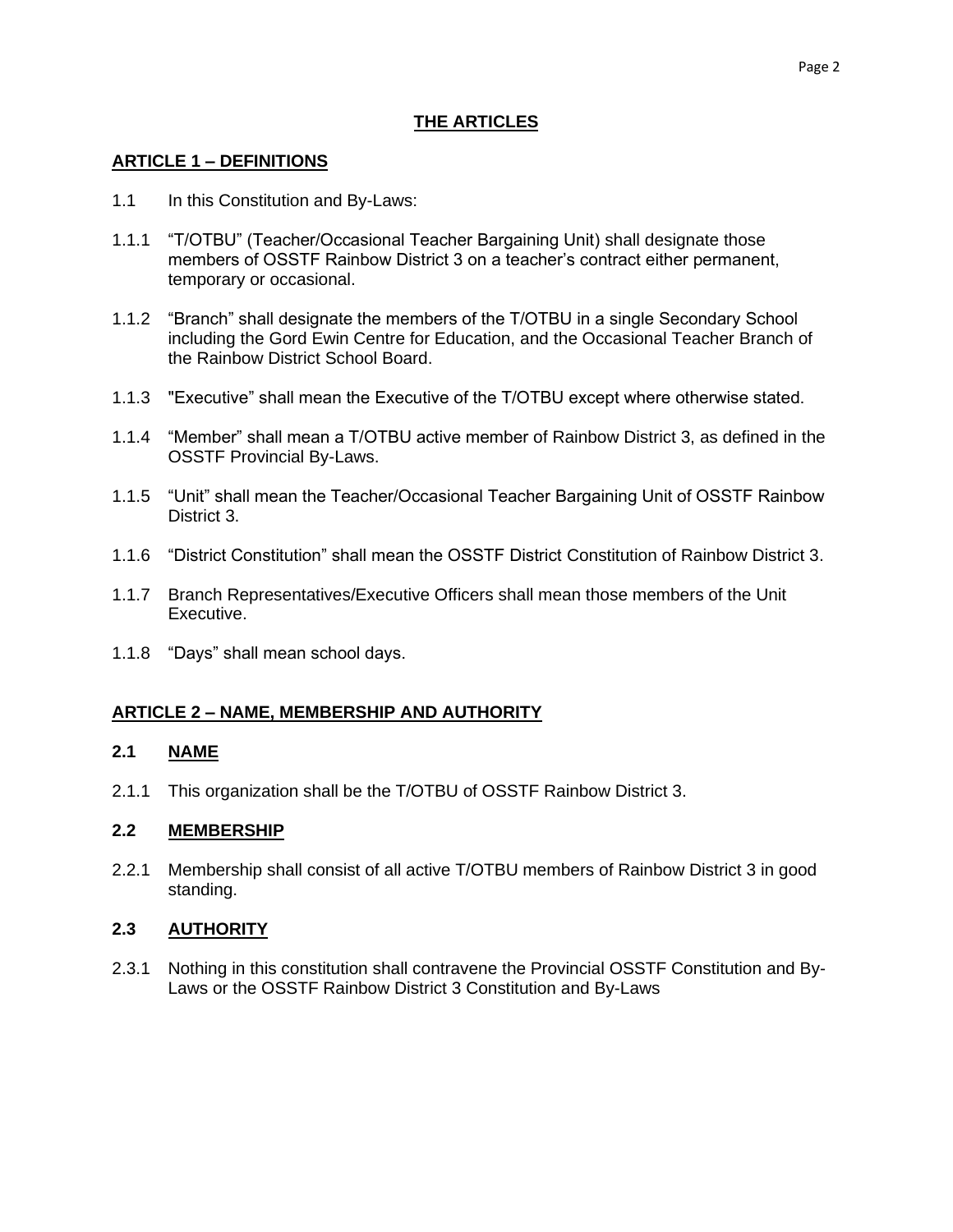# **ARTICLE 3 – OBJECTIVES**

- 3.1 The objectives of the Bargaining Unit shall be:
- 3.1.1 to promote and advance the interests of members and to secure conditions which will make possible, the best service;
- 3.1.2 to protect its members, both individually and collectively, in their chosen roles;
- 3.1.3 those found in the Articles of the Provincial Handbook

# **ARTICLE 4 – ORGANIZATION**

4.1 The Bargaining Unit shall operate as a Unit as defined by the District Constitution of OSSTF Rainbow District 3.

## **4.2 BARGAINING UNIT EXECUTIVE**

- 4.2.1 There shall be a Bargaining Unit Executive
- 4.2.2 The Bargaining Unit Executive shall consist of:
- 4.2.2.1 The following elected voting Bargaining Unit Executive positions:
- 4.2.2.1.1 President
- 4.2.2.1.2 Vice-President
- 4.2.2.1.3 Treasurer
- 4.2.2.1.4 Secretary
- 4.2.2.1.5 Teacher Chief Negotiator
- 4.2.2.1.6 Occasional Teacher Chief Negotiator
- 4.2.2.1.7 One executive officer (branch representative) for each branch

4.2.2.2 The following appointed non-voting Bargaining Unit Executive positions:

- 4.2.2.2.1 Communications/Political Action Officer
- 4.2.2.2.2 Constitution Officer
- 4.2.2.2.3 District Officer
- 4.2.2.2.4 Educational Services Officer
- 4.2.2.2.5 Health & Safety Officer
- 4.2.2.2.6 Human Rights Officer
- 4.2.2.2.7 Protective Services Officer
- 4.2.2.2.8 Status of Women Officer
- 4.2.3 The officers listed in Article 4.2.2 shall perform the duties prescribed by the By-Laws.
- 4.2.4 The Executive shall be elected in alternate years: at the Annual General Meeting, in accordance with the By-Laws.
- 4.2.5 There shall be a minimum of five (5) executive meetings during the Federation Year.

# **4.3 STANDING COMMITTEES**

4.3.1 There shall be the following standing committees: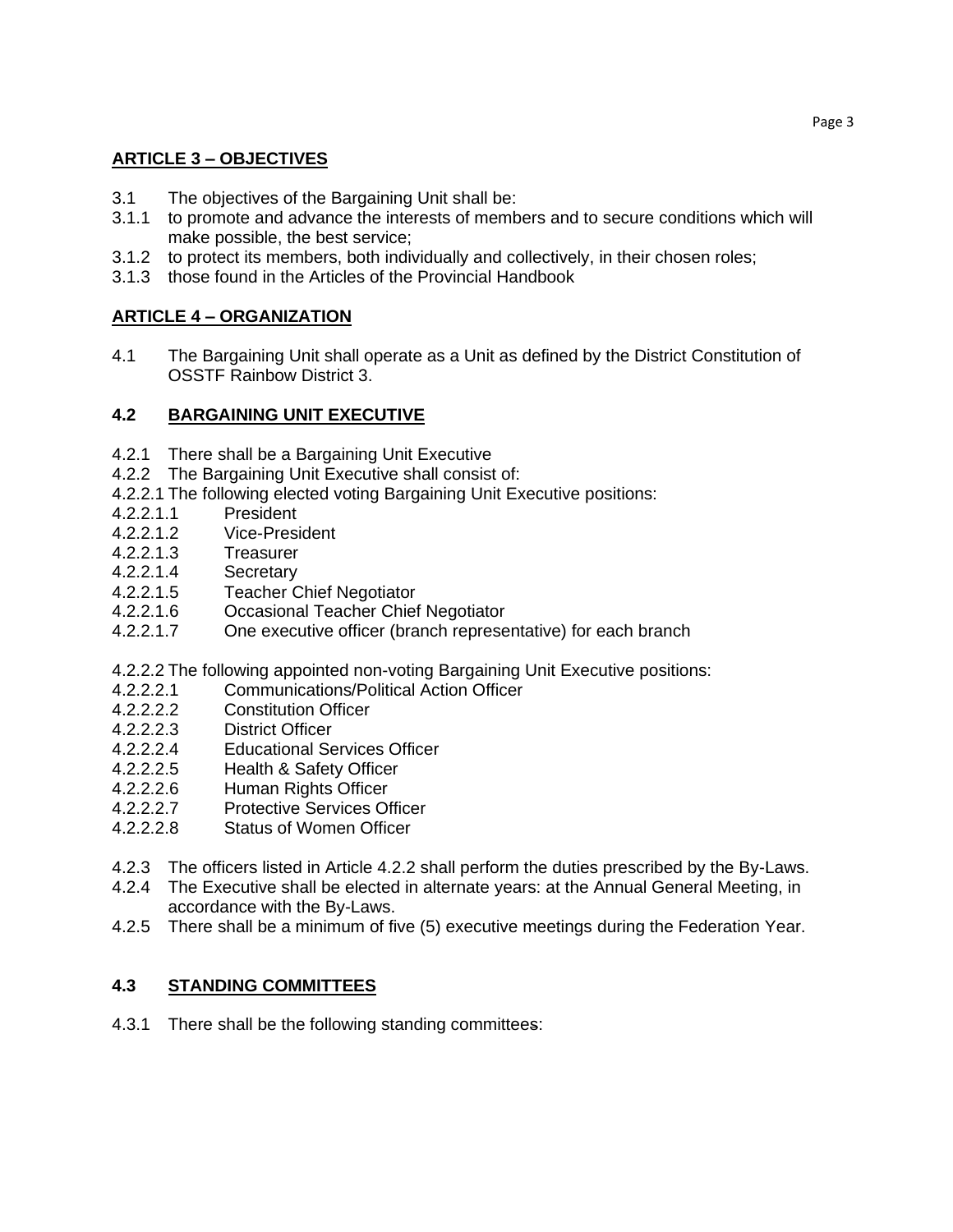- 4.3.1.1 Protective Services Committee<br>4.3.1.2 Constitution Review Committee
- 4.3.1.2 Constitution Review Committee
- 4.3.2 There shall be special committees of the T/OTBU as the executive deems necessary. (e.g. Grievance Committee)

#### **4.4 T/OTBU ANNUAL GENERAL MEETING (AGM)**

- 4.4.1 There shall be a T/OTBU Annual General Meeting held in the Spring in accordance with the By-laws
- 4.4.2 The delegates to the Annual General Meeting shall be determined according to the By-Laws.
- 4.4.3 Meetings must provide the opportunity for members to hear and participate in the meeting as it happens as per the most recent editions of Robert's Rules of Order.

#### **4.5 AMPA DELEGATION**

- 4.5.1 The size of the AMPA delegation and/or alternates shall be determined by the Provincial Office.
- 4.5.2 The delegates shall be elected according to the By-Laws.

## **ARTICLE 5 - ELECTIONS AND APPOINTMENTS**

- 5.1 Any member of the Bargaining Unit is eligible to hold an elected office in the Unit.
- 5.2 All registered delegates have the right to vote at the Annual General Meeting.
- 5.3 Bargaining Unit Executive members shall be elected by secret ballot at the Annual General Meeting.

## **ARTICLE 6 - AMENDMENTS TO THE CONSTITUTION**

- 6.1 A constitutional review shall take place yearly, before March 1.
- 6.1.1 Amendments to this Constitution may be made at a T/OTBU Annual General Meeting as follows:

#### **6.2 Amendments to Articles**

- 6.2.1 Amendments to Articles within this Constitution shall be made as follows:
- 6.2.1.1 By a two-thirds majority of the members present and qualified to vote and voting providing that:
- 6.2.1.1.1 Notice of the proposed amendment shall have been given in writing to the T/OTBU President and T/OTBU Secretary no later than thirty (30) calendar days prior to the T/OTBU Annual General Meeting, and
- 6.2.1.1.2 Such notice shall have been forwarded to the work locations in order to arrive no later than ten (10) working days before the date of the Annual General Meeting.
- 6.2.1.2 By a nine-tenths majority of the members present and qualified to vote and voting, providing previous notice as in 6.2.1.1 not having been given.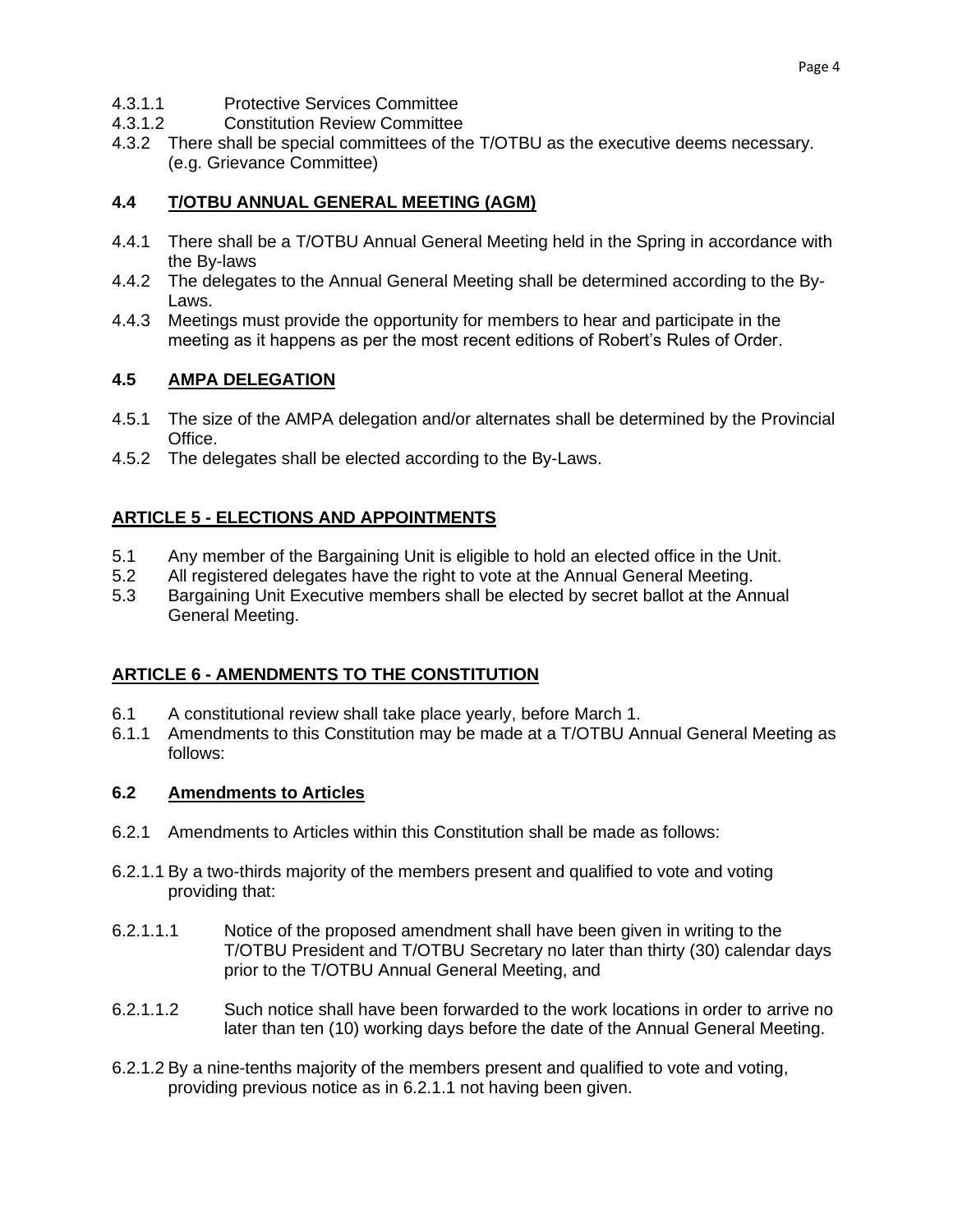## **6.3 Amendments to By-Laws**

- 6.3.1 Amendments to By-Laws within this Constitution shall be made as follows:
- 6.3.1.1 By a one-half majority of the members present and qualified to vote and voting providing that:
- 6.3.1.1.1 Notice of the proposed amendment shall have been given in writing to the T/OTBU President and T/OTBU Secretary no later than thirty (30) calendar days prior to the T/OTBU Annual General Meeting, and
- 6.3.1.1.2 Such notice shall have been forwarded to the work locations in order to arrive no later than ten (10) working days before the date of the Annual General Meeting.
- 6.3.1.2 By a three-quarters majority of the members present and qualified to vote and voting, providing previous notice as in 6.3.1.1 not having been given.

## **ARTICLE 7 – BARGAINING UNIT GENERAL MEETING**

- 7.1 There may be a general meeting of the entire membership of the T/OTBU of Rainbow District 3.
- 7.1.1 The convening and purposes of these meetings shall be described in the By-Laws.

# **ARTICLE 8 – RULES OF ORDER**

- 8.1 This Constitution cannot contravene the Provincial OSSTF Constitution, Bylaws, Policies, or Procedures.
- 8.2 This Constitution is established under the Constitution and Bylaws of the Ontario Secondary School Teachers' Federation, a provincial body, which is a federation affiliate of the Ontario Teachers' Federation, and, where silent on a matter, The Constitution, Bylaws and Policies of the Ontario Secondary School Teachers' Federation shall be used.
- 8.3 Meetings of the Bargaining Unit shall be conducted in accordance with the Rules of order as outlined in the current OSSTF/FEESO Constitution and Bylaws, and the most recent copy of Robert's Rules of Order.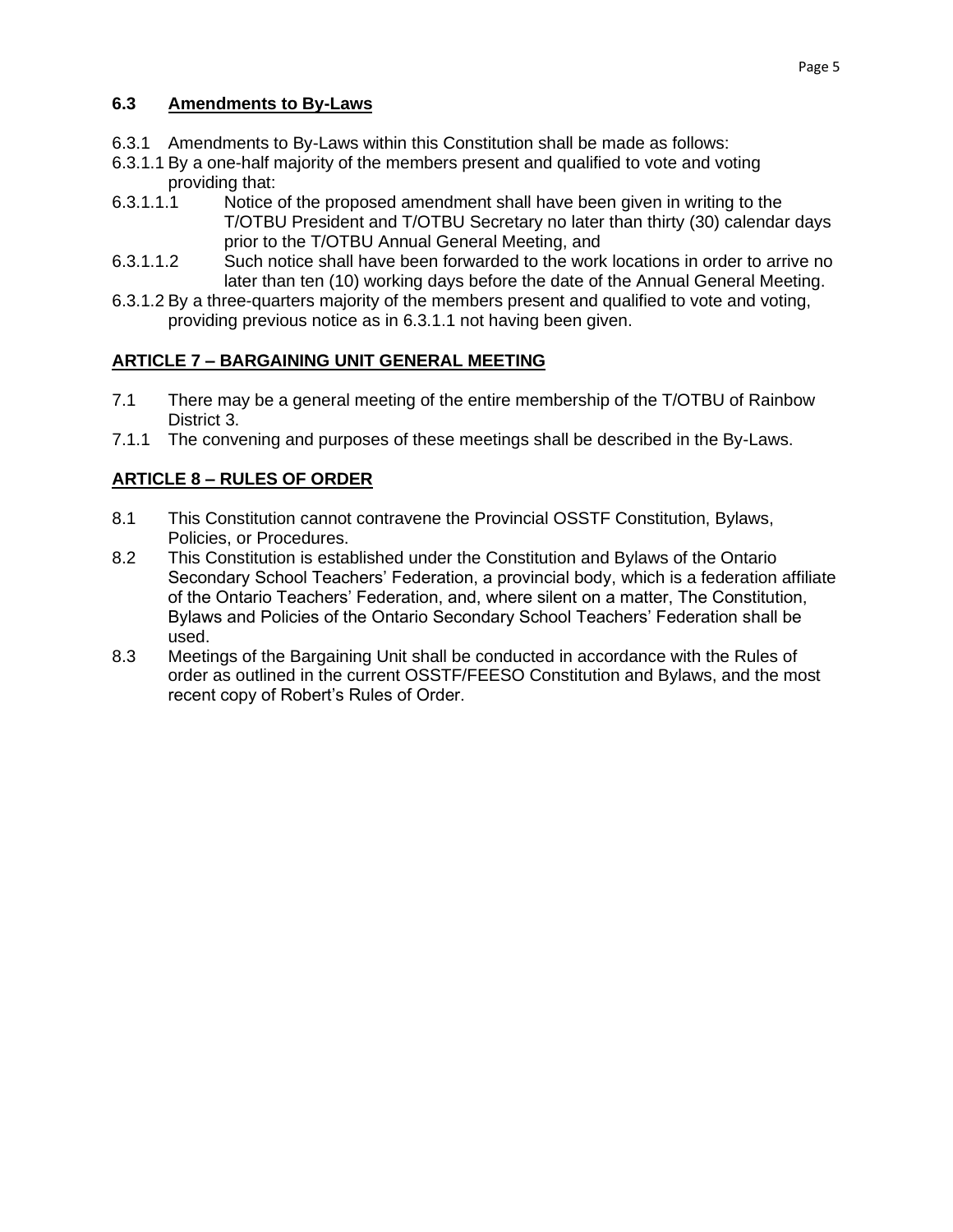## **THE BY-LAWS**

#### **BY-LAW 1 – BARGAINING UNIT FEDERATION YEAR**

1.1 For fiscal matters and terms of office, the T/OTBU Federation Year shall be from July 1<sup>st</sup> to the following June  $30<sup>th</sup>$ .

## **BY-LAW 2 - T/OTBU EXECUTIVE**

#### **2.1 The T/OTBU Executive**

- 2.1.1 It shall be the duty of the T/OTBU Executive members to:
- 2.1.1.1 Attend meetings;
- 2.1.1.2 Appoint the following non-voting Bargaining Unit officers:
- 2.1.1.2.1 Communications/Political Action Officer
- 2.1.1.2.2 Constitution Officer
- 2.1.1.2.3 Educational Services Officer
- 2.1.1.2.4 Health & Safety Officer
- 2.1.1.2.5 Human Rights Officer
- 2.1.1.2.6 Status of Women Officer
- 2.1.3 Deal with matters which are brought before it from the branches and/or members;
- 2.1.4 Authorize payment of executive expenses and accounts incurred in the conduct of the business of the unit;
- 2.1.5 Facilitate the exchange of information among the branches.

### **2.2 The T/OTBU President**

- 2.2.1 The President shall be the Presiding Officer, the official representative of the Bargaining Unit, and the sole TBU or OTBU candidate for District President.
- 2.2.2 It shall be the duty of the President to:
- 2.2.2.1 Call all meetings of the T/OTBU Executive;
- 2.2.2.2 Preside at all meetings of the T/OTBU executive and T/OTBU membership meetings;
- 2.2.2.3 Be a member, ex-officio, of all Committees and Councils of the T/OTBU;
- 2.2.2.4 Act as a signing officer of the T/OTBU of contracts ratified by the T/OTBU membership;
- 2.2.2.5 Represent the T/OTBU as a delegate to AMPA
- 2.2.2.6 At the request of the Chief Negotiator, request formal assistance of the T/OTBU Executive;
- 2.2.2.7 Report to the T/OTBU any relevant information from the Rainbow District 3 Executive;
- 2.2.2.8 Set the agenda and distribute it at all General Membership meetings;
- 2.2.2.9 When necessary call a general meeting of the unit;
- 2.2.2.10 Be a member of the Bargaining Team;
- 2.2.2.11 Forward all required documents and resolutions of meetings to the Provincial Office.
- 2.2.2.12 With the assistance of the District Officer to:
- 2.2.2.12.1 Ensure that the provisions of the Collective Agreement are maintained;
- 2.2.2.12.2 Advise individuals in processing grievances;
- 2.2.2.12.3 Assist in preparation of documentation for Step 1 and Step 2 of grievances;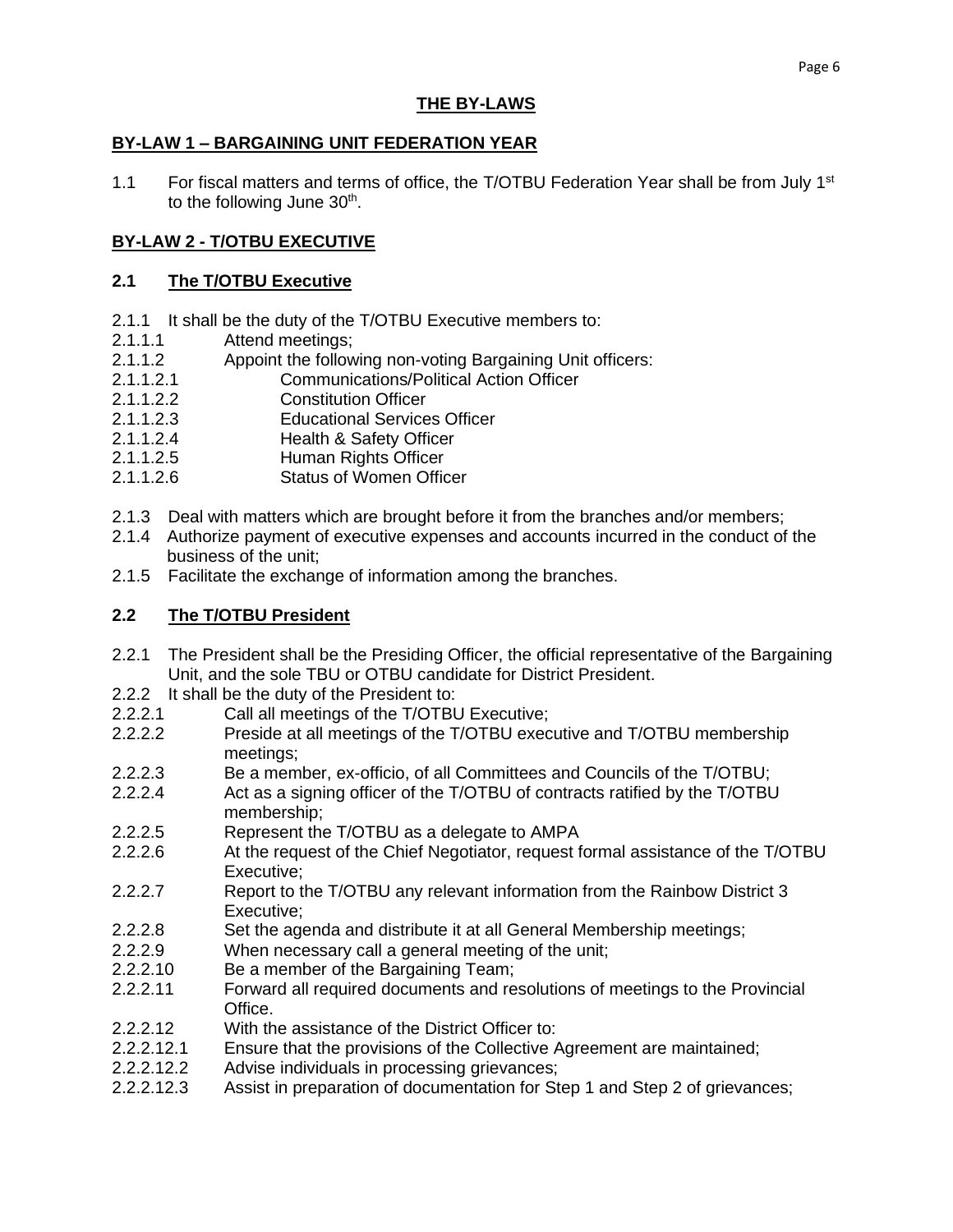- 2.2.2.12.4 Maintain a liaison with the Provincial Office through the Field Secretary in regard to grievances:
- 2.2.2.12.5 Assist and advise teachers who have been declared surplus or redundant with respect to their contract rights.

## **2.3 The T/OTBU Vice-President**

- 2.3.1 It shall be the duty of the Vice-President to:
- 2.3.2 Perform the duties of the President in their absence:
- 2.3.3 Perform such other duties as are delegated by the Executive:
- 2.3.4 Be a member of the T/OTBU Constitution Committee.

## **2.4 The T/OTBU Secretary**

- 2.4.1 It shall be the duty of the Secretary (with the assistance of the District Officer) to:
- 2.4.2 Record and ensure that a copy is kept on file of all minutes of the T/OTBU Executive, the T/OTBU General Membership meetings, T/OTBU committee meetings, and Annual General Meetings.

## **2.5 The T/OTBU Treasurer**

- 2.5.1 It shall be the duty of the Treasurer with such assistance as may be provided by the Executive to:
- 2.5.1.1. Be a participating member representing the Bargaining Unit, on the Rainbow District 3 Finance Committee.
- 2.5.2 Upon receiving from the District Treasurer, a notification of the amount of money allocated to the Unit, the Treasurer will:
- 2.5.2.1 report on a monthly basis the Bargaining Unit expenditures and balance with the District T/OTBU allotted budget line.
- 2.5.2.2 Present a budget for the upcoming year for the Bargaining Unit.

## **2.6 Teacher Chief Negotiator**

- 2.6.1 It shall be the duty of the Teacher Chief Negotiator to:
- 2.6.2 Call the first meeting of the T/OTBU Protective Services Committee (PSC) to be held no later than the first of October;
- 2.6.3 Call a meeting of the T/OTBU PSC as a whole at the written request of at least five (5) committee members;
- 2.6.4 Be a member of the Teacher Bargaining Team;
- 2.6.5 Delegate responsibilities within the T/OTBU PSC in order to fulfill the mandate of the T/OTBU PSC:
- 2.6.6 Present all accumulated records to their successor:
- 2.6.7 Submit all expense vouchers to the Bargaining Unit Treasurer:
- 2.6.8 Make regular reports on the status of Protective Services Committee at the Annual General Meeting and Bargaining Unit Executive Meetings.

## **2.7 Occasional Teacher Chief Negotiator**

2.7.1 The Occasional Teacher Chief Negotiator shall be elected to a two-year term by a simple majority of Occasional Teacher members at a general meeting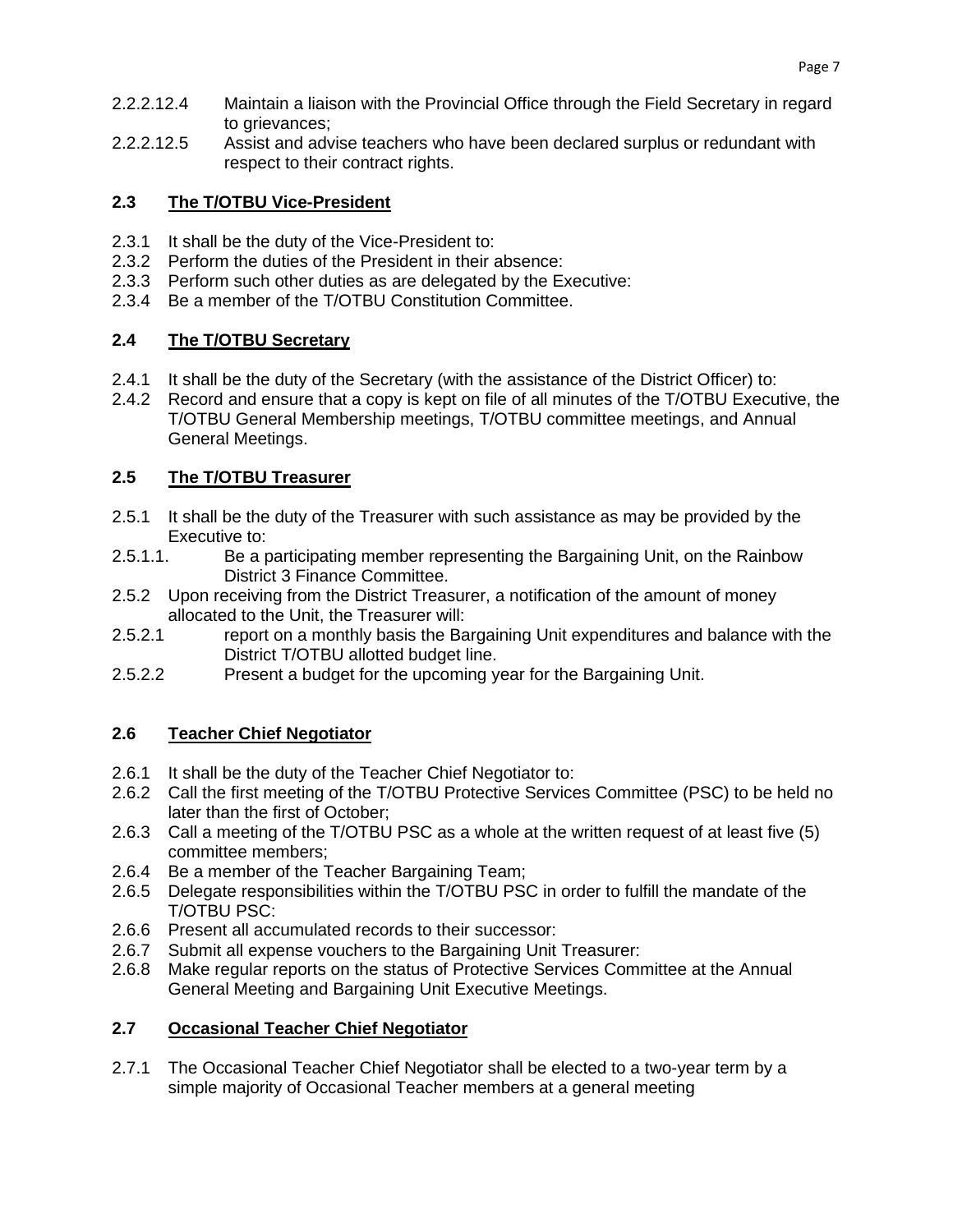- 2.7.1.1 The general meeting shall be called in the fall of even-numbered years for the purpose of electing the Occasional Teacher Chief Negotiator
- 2.7.2 It shall be the duty of the Occasional Teacher Chief Negotiator to:
- 2.7.2.1 Be a member of the T/OTBU Protective Services Committee;
- 2.7.2.2 Be a member of the Occasional Teacher Bargaining Team;
- 2.7.2.3 Present all accumulated records to their successor:
- 2.7.2.4 Submit all expense vouchers to the Bargaining Unit Treasurer:
- 2.7.2.5 Make regular reports on the status of Occasional Teacher negotiations at Bargaining Unit Executive Meetings and the Annual General Meeting.

## **2.8 Officers of Standing Committees**

2.8.1 The Officers of Standing Committees shall be appointed at the May meeting of the Bargaining Unit Executive in odd-numbered years

## **2.8.2 Communications/Political Action Officer**

- 2.8.2.1 It shall be the duty of the Communications/Political Action Officer to:
- 2.8.2.1.1 carry out the duties as outlined in the OSSTF Bylaws
- 2.8.2.1.2 report on a timely and regular basis to the Bargaining Unit Executive and **Members**
- 2.8.2.1.3 attend Provincial, Regional and/or District Communications/Political Action meetings and workshops, as approved by the Bargaining Unit Executive

#### **2.8.3 Constitution Officer**

2.8.3.1 It shall be the duty of the Constitution Officer to:

- 2.8.3.1.1 facilitate, with the contributions of the Committee, revisions of the Bargaining Unit Constitution and By-Laws
- 2.8.3.1.2 report to the Executive; and,
- 2.8.3.1.3 represent the Committee at Bargaining Unit General Meetings, as approved by the Bargaining Unit Executive

#### **2.8.4 Educational Services Officer**

- 2.8.4.1 It shall be the duty of the Educational Services Officer to:
- 2.8.4.1.1 carry out the duties as outlined in the OSSTF Bylaws
- 2.8.4.1.2 report on a timely and regular basis to the Bargaining Unit Executive and **Members**
- 2.8.4.1.3 attend Provincial, Regional, and/or District Educational Services meetings and workshops, as approved by the Bargaining Unit Executive

## **2.8.5 Health & Safety Officer**

- 2.8.5.1 It shall be the duty of the Health & Safety Officer to:
- 2.8.5.1.1 carry out the duties as outlined in the OSSTF Bylaws
- 2.8.5.1.2 report on a timely and regular basis to the Bargaining Unit Executive and Members
- 2.8.5.1.3 attend Provincial, Regional and/or District Health and Safety meetings and workshops, as approved by the Bargaining Unit Executive

## **2.8.6 Human Rights Officer**

- 2.8.6.1 It shall be the duty of the Human Rights Officer to:
- 2.8.6.1.1 carry out the duties as outlined in the OSSTF Bylaws
- 2.8.6.1.2 report on a timely and regular basis to the Bargaining Unit Executive and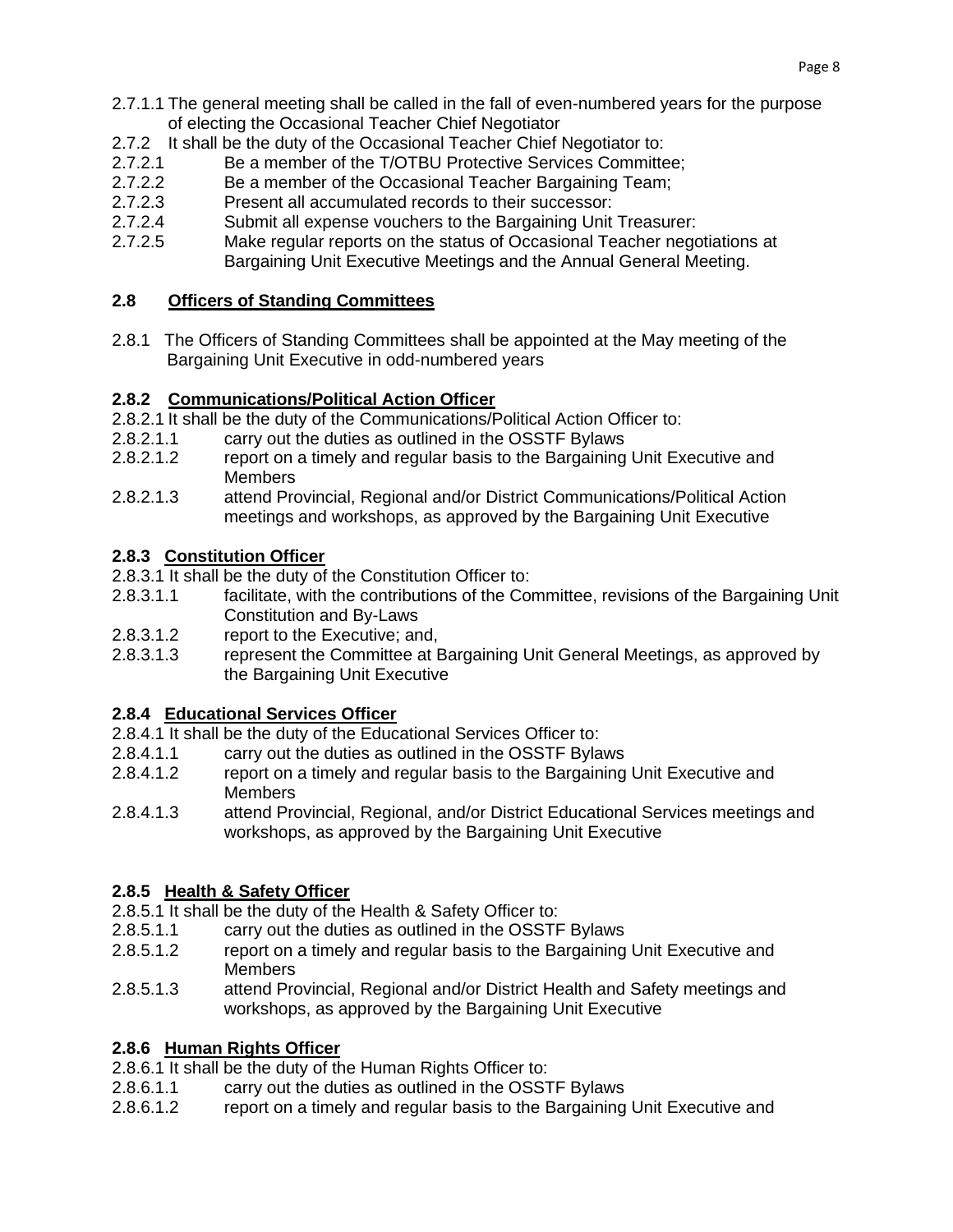**Members** 

2.8.6.1.3 attend Provincial, Regional and/or District Human Rights meetings and workshops, as approved by the Bargaining Executive

# **2.8.7 Status of Women Officer**

- 2.8.7.1 It shall be the duty of the Status of Women Officer to:
- 2.8.7.1.1 carry out the duties as outlined in the OSSTF Bylaws
- 2.8.7.1.2 report on a timely and regular basis to the Bargaining Unit Executive and **Members**
- 2.8.7.1.3 attend Provincial, Regional and/or District Status of Women meetings and workshops, as approved by the Bargaining Unit Executive

## **2.9 District Officer**

2.9.1 It shall be the duty of the District Officer to support the T/OTBU Executive in accordance with the duties set out in By-Law 7 of the District 3 Constitution.

## **BY-LAW 3 - STANDING COMMITTEES**

## **3.1 T/OTBU Protective Services Committee**

## **3.1.2 Composition**

- 3.1.2.1 The Protective Services Committee (PSC) shall consist of:
- 3.1.2.1.1 The Teacher Chief Negotiator
- 3.1.2.1.2 The Occasional Teacher Chief Negotiator
- 3.1.2.1.3 One (1) representative from each branch
- 3.1.2.1.4 Two (2) occasional teacher representatives
- 3.1.2.1.5 The T/OTBU President
- 3.1.2.1.6 The District Officer

# **3.1.3 Duties**

- 3.1.3.1 It shall be the duty of the PSC to:
- 3.1.3.2 elect a Chair
- 3.1.3.3 elect the members of the Bargaining Team:
- 3.1.3.4 maintain and update Provincial and Local bargaining priorities;
- 3.1.3.5 solicit information from the membership in the preparation of a negotiation brief:
- 3.1.3.6 maintain contact with the Provincial and Regional Protective Services Committee and liaison officers:
- 3.1.3.7 prepare a negotiation brief for recommendation to the Executive

# **3.1.4 The Bargaining Team(s)**

## **3.1.4.1 Duties**

- 3.1.4.2 The Bargaining Teams shall each consist of the respective Chief Negotiator, the T/OTBU President, the District Officer and two members elected by the PSC, of which one is an alternate.
- 3.1.4.3 It shall be the duty of each Table Bargaining Team (4 members) to:
- 3.1.4.4 receive the negotiation brief;
- 3.1.4.5 negotiate with the Rainbow District School Board;
- 3.1.4.6 report regularly to the Executive and the PSC during and at the end of negotiations;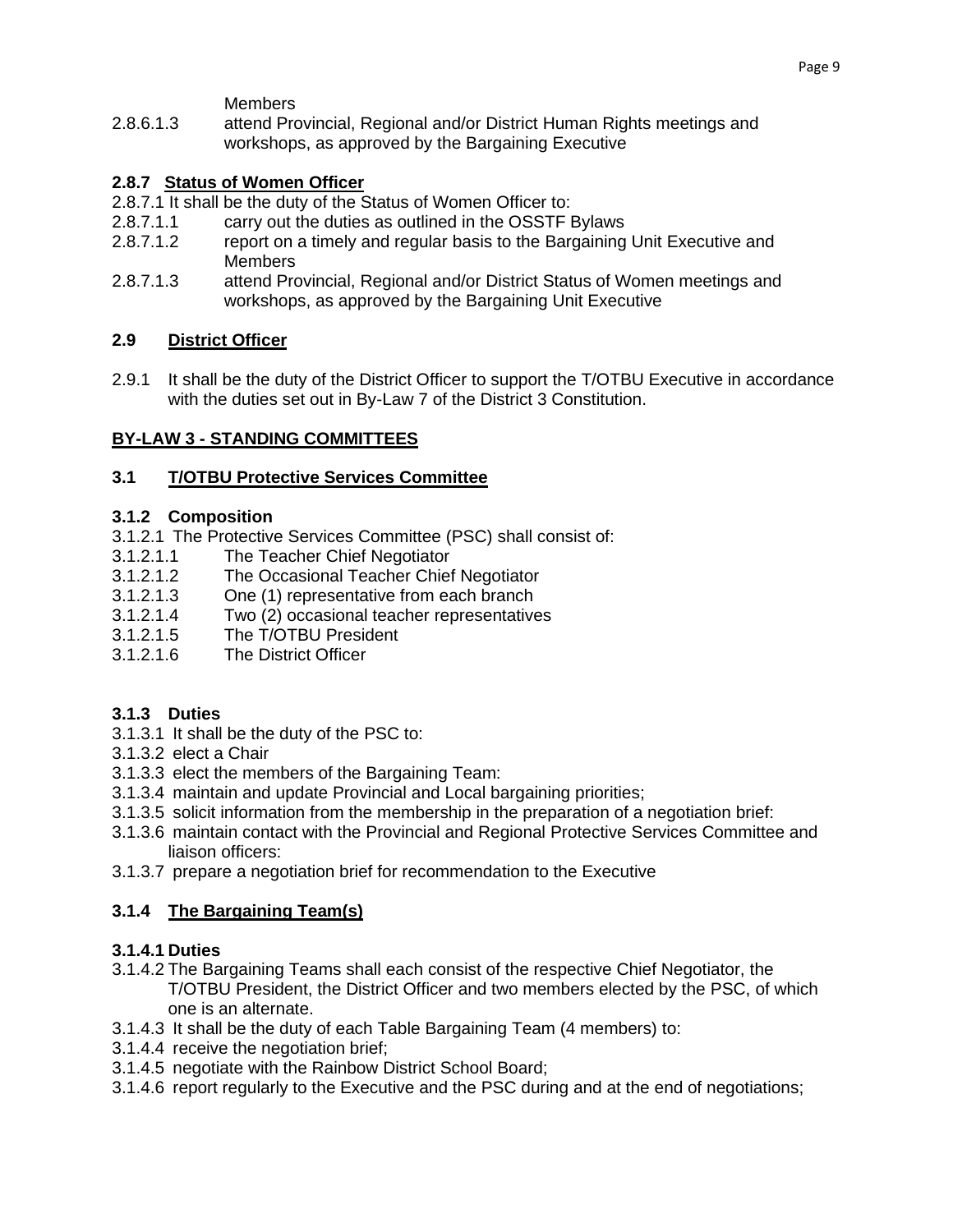3.1.4.7 submit Tentative Agreements to the Executive and PSC for recommendation to the membership.

## **3.2 Constitution Review Committee**

- 3.2.1 The Constitution Review Committee shall consist of the T/OTBU President or designate, T/OTBU Vice-President, the District Officer, and a member-at-large, chosen from the T/OTBU Executive.
- 3.2.2 The duties of the Constitution Review Committee shall be to:
- 3.2.2.1 elect a Chair;
- 3.2.2.2 recommend a committee member to the Bargaining Unit Executive for appointment as T/OTBU Constitution Officer;
- 3.2.2.3 annually review and report to the T/OTBU Executive, any or all necessary and proposed changes to the T/OTBU Constitution;
- 3.2.2.4 present motions to the membership at the Annual General Meeting, for approval

# **BY-LAW 4 - BRANCH ORGANIZATION**

- 4.1 Each Branch shall elect a T/OTBU staff representative.
- 4.1.1 Each Branch shall elect one representative to the T/OTBU Protective Services Committee.
- 4.1.2 Each School Branch shall elect one (1) member to the in-school staffing committee.
- 4.1.3 Each Branch shall elect or appoint a member and alternate responsible for each of the following District Committees: Communication/Political Action, Educational Services, Health and Safety, Human Rights, and Status of Women.

# **BY-LAW 5 – AMPA DELEGATION**

- 5.1 Any member in good standing of the Bargaining Unit is eligible to serve as a delegate to AMPA
- 5.2 T/OTBU delegates to AMPA shall act in accordance with the duties set out in the District 3 Constitution & By-Laws
- 5.3 AMPA delegates shall be elected by secret ballot on the following schedule:
- 5.3.1 The TBU delegates to AMPA shall be elected at the November T/OTBU Executive Meeting
- 5.3.2 The OTBU delegate(s) to AMPA shall be elected at an annual meeting for occasional teachers to be held by November  $30<sup>th</sup>$  each year.

# **BY-LAW 6 - MEETINGS**

## **6.1 Meeting Format**

- 6.1.1 All meetings must allow for simultaneous aural communication as per the most recent edition of *Robert's Rule of Order*
- 6.1.2 All voting shall occur under the Rules of Order determined under the Bylaws of the **OSSTF**
- 6.1.3 The meeting format, available functions and features shall be shared with all members at least fourteen (14) calendar days before the meeting.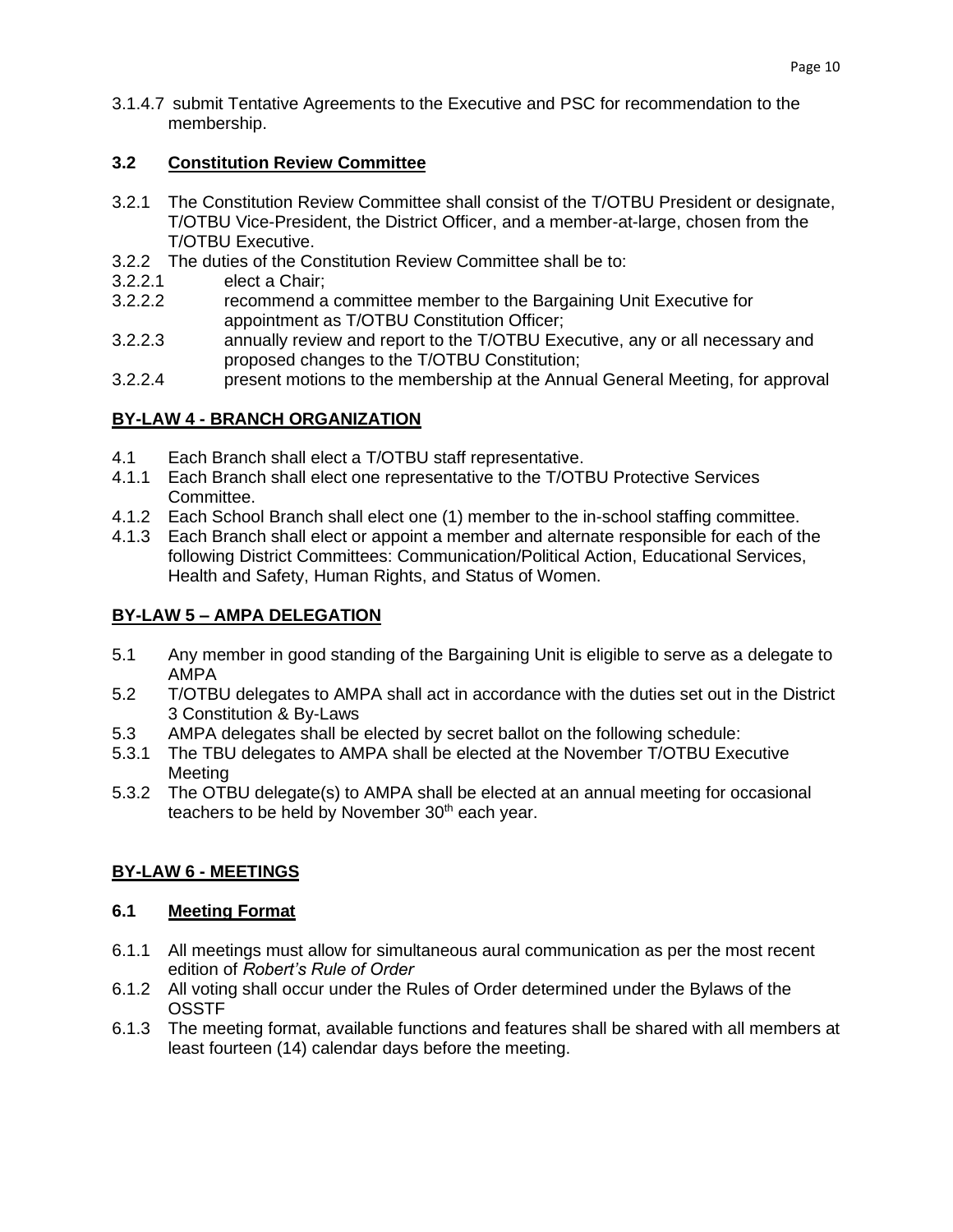# **6.2 Executive Session**

- 6.2.1 A meeting shall move into Executive Session whenever it must consider either matters relating to personnel or matters of serious import to the body
- 6.2.2 The standard resolution to move into Executive Session should be worded as follows: "Be it resolved that the 'meeting name' move into Executive Session, with the Chairperson in the Chair and the doors tyled."
- 6.2.3 All matters discussed in Executive Session shall remain absolutely confidential to those members present during the Session. Violation of this provision of confidentiality is punishable under the disciplinary procedures of OSSTF.
- 6.2.4 Within Executive Session the standard rules of order shall be followed unless the body specifically directs otherwise.
- 6.2.5 A resolution to rise from Executive Session shall be moved at the end of the Session.
- 6.2.6 The resolutions directing the body to move into and rise from Executive Session are the only public record of the Executive Session.
- 6.2.7 Any resolution arising from Executive Session which requires public action shall be reported in the resolution to rise from Executive Session.

# **6.3 T/OTBU Annual General Meeting**

# **6.3.1 Structure**

- 6.3.1.1 Delegates of the Annual General Meeting shall consist of:
- 6.3.1.2 The T/OTBU Executive consisting of:
- 6.3.1.2.1 One (1) Staff Representative per branch plus the following elected positions:
- 6.3.1.2.2 President
- 6.3.1.2.3 Vice-President
- 6.3.1.2.4 Treasurer
- 6.3.1.2.5 Secretary
- 6.3.1.2.6 Teacher Chief Negotiator
- 6.3.1.2.7 Occasional Teacher Chief Negotiator
- 6.3.1.3 The following appointed non-voting position:
- 6.3.1.3.1 District Officer
- 6.3.1.4 Additional delegates for each branch, in the ratio of one (1) delegate per fifteen (15) FTE, to the nearest whole number of members.
- 6.3.1.5 All Annual General Meetings are open to any other member of the T/OTBU of Rainbow District 3, in a non-voting capacity.
- 6.3.1.6 Any member of the T/OTBU of Rainbow District 3 may speak at the Annual General Meeting at the invitation of the Chair.

# **6.4 Quorum**

6.4.1 A quorum shall be a simple majority of the registered delegates

# **6.5 Agenda items**

- 6.5.1 Any constitutional revisions shall be dealt with at the Annual General Meeting.
- 6.5.2 Members of the Executive will be elected at the Annual General Meeting.
- 6.5.3 Other business as determined by the executive or submitted by the branches will be included.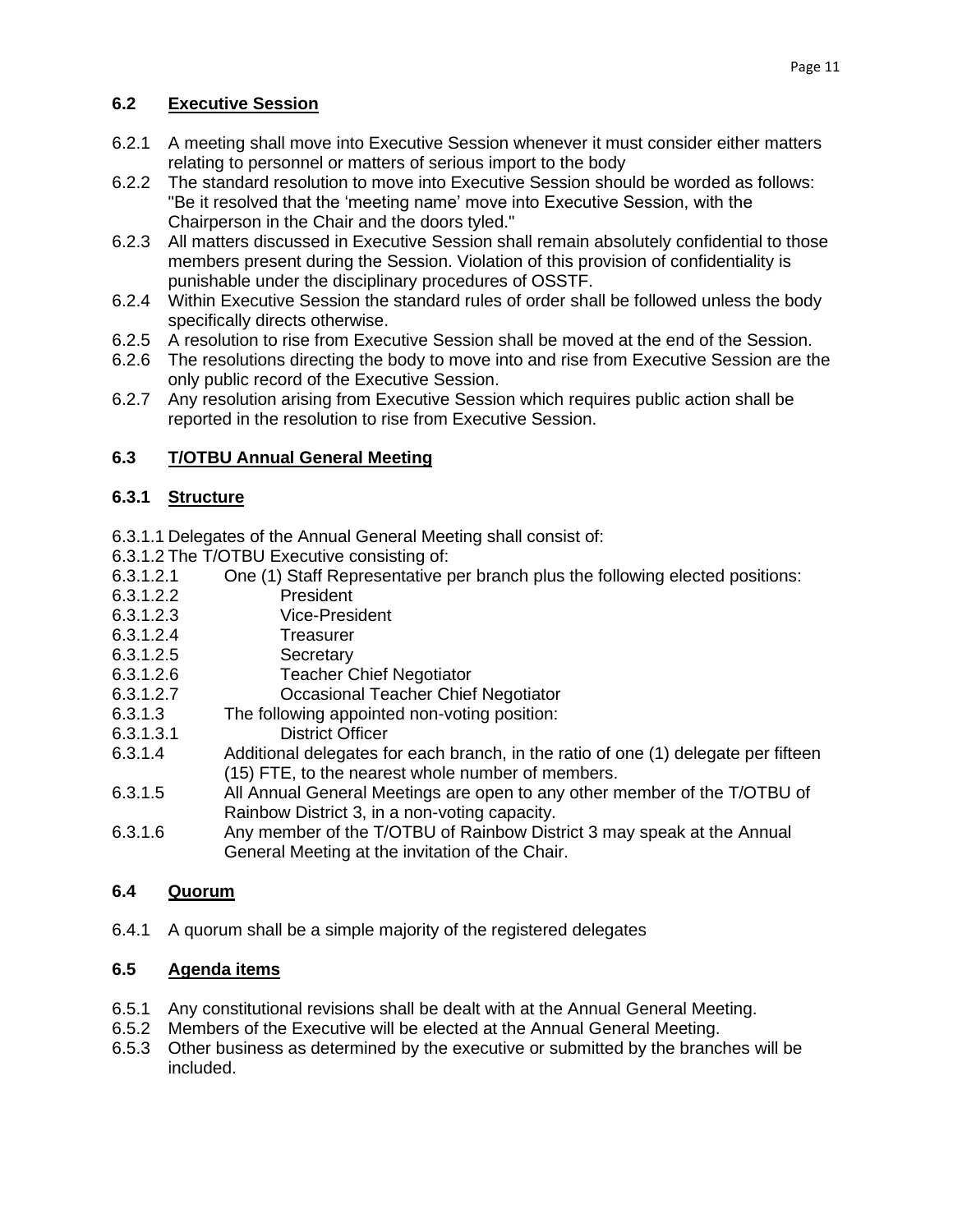## **6.6 Additional meetings**

6.6.1 There shall be other meetings of the Council of Teachers at other times as may be determined by the Executive or at the written request of at least three (3) branches.

# **6.7 Chair**

6.7.1 The President of the T/OTBU or their designate shall act as Chair of the T/OTBU Annual General Meeting.

# **BY-LAW 7 - ELECTED POSITIONS FOR THE EXECUTIVE**

# 7.1 **Elected Positions**

- 7.1.1 Election of Executive officers shall occur at the Annual General Meeting and shall be a timed item on the agenda.
- 7.1.2 The following Executive positions shall be elected in the following order, in alternating years, as defined in Article 4.2.4.
- 7.1.2.1 President, Treasurer, and Teacher Chief Negotiator in odd-numbered years
- 7.1.2.2 Vice-President and Secretary in even-numbered years
- 7.1.3 Nominations will close one-half hour prior to the beginning of elections.
- 7.1.4 Candidates for office shall be allowed one opportunity to address the membership at the Annual General Meeting for a time not to exceed five (5) minutes for the position of President; three (3) minutes for any other position.
- 7.1.5 The procedures for voting for elected positions will be communicated to delegates no later than fourteen (14) calendar days before the meeting.
- 7.1.6 The candidate receiving over 50% of all the votes cast will be declared the winner.
- 7.1.7 If none of the candidates receive over 50% of the votes cast, the candidate with the least number of votes will be dropped from the roster.
- 7.1.8 Elections will continue to be held until a candidate receives over 50% of the votes cast.
- 7.1.9 Unsuccessful candidates may submit their candidacy for any of the subsequent positions to be elected.
- 7.1.10 The term of office for all Unit elected executive shall be two federation years as defined in By-Law 1.1
- 7.1.11 If an elected Unit Executive position becomes vacant for more than 30 calendar days, the following election procedures will apply:
- 7.1.12 Applicants will be given one week's notice of the position through an internal OSSTF posting to all unit members.
- 7.1.13 Applications will be vetted by the T/OTBU Unit President, Protective Services Officer and District Officer for eligibility.
- 7.1.14 The list of candidates will be submitted to the Executive for voting purposes.
- 7.1.15 The candidate receiving over 50% of the votes cast will be elected.
- 7.1.16 If none of the candidates receive over 50% of the votes cast, the candidate with the least number of votes will be dropped from the roster.
- 7.1.17 Elections will continue to be held until a candidate receives over 50% of the votes cast.

# **BY-LAW 8 – T/OTBU GENERAL MEETING**

- 8.1 The T/OTBU General Meeting shall be convened of all members:
- 8.1.1 by the Unit Executive, or;
- 8.1.2 upon the written request of at least three (3) branches, or